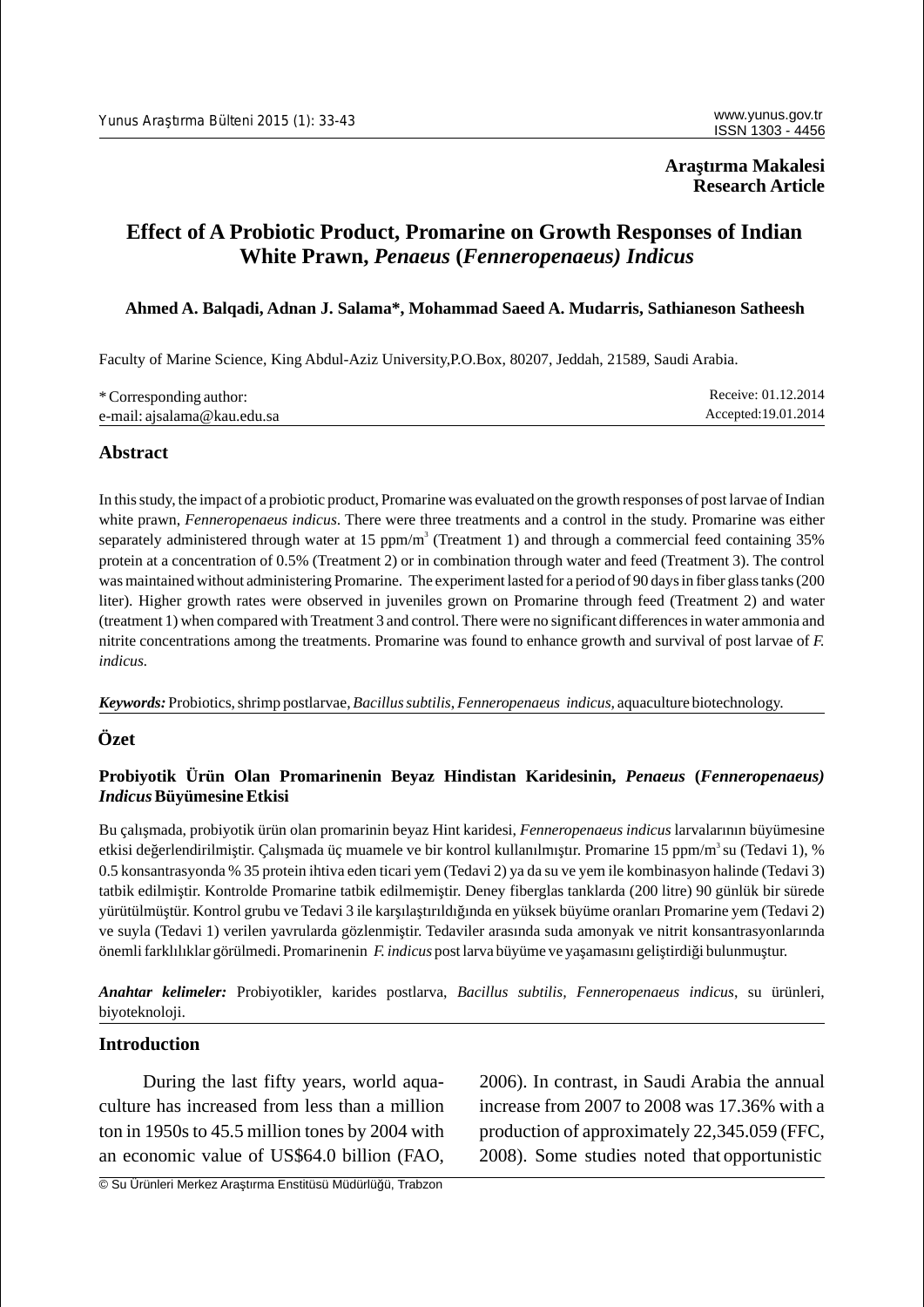disease agents in shrimp farming industry white shrimp (*F. indicus* H. Milne-Edwards, (Song et al., 1993; Liu *et al*., 2004 Chan- 1837), aged PL-9 were obtained from National ratchakool et al., 1995; Alapide-Tendencia and Prawn Co. Al-Laith, Kingdom of Saudi Arabia Dureza, 1997). Therefore, some products such and transported in plastic bags. The postlarvae as immunostimulants and probiotic were used (PL-9) were acclimatized in three fiberglass in shrimp farms as an alternative to antibiotics, tanks (300-Liter capacity) until PL-15 with an an approach earning a lot of attention in recent average weight of 0.007 (weighed using a years (Sakai, 1999; Farzanfar, 2006). Pro- digital balance), and transferred to experimenbiotics are useful microorganisms in improving tal tanks using a small net. health of the aquatic organisms and control The tanks were cleaned and disinfected diseases (Tseng *et al*., 2008). Several studies using chlorine before the start of the have shown the positive impacts of probiotics experiment. Twelve (12) cylindrical fiberglass on growth and reduction of prevalence of dise- tanks (200-Liter capacity) were supplied with ase causing pathogens such as *Vibrio* spp. clean, fresh seawater passed through a water (Suzuki *et al*., 1996; Villamil *et al*., 2003; filtration unit for a period of 90 days. Water Planas *et al.*, 2006; Keysami *et al.*, 2007; Farahi flow rate to each tank was 1 L min<sup>-1</sup> and waste *et al*., 2011). Previous studies have noted the water was drained from the central bottom. application of probiotics as a biological control Each hose of the draining pipe had a small agent for farmed marine organisms (Rengpipat nylon net (200-micron) to prevent the escape of et al., 2000, 2003; Farzanfar, 2006; Chiu, *et a*l., shrimp postlarvae from the tanks. Seawater 2007; Tseng *et al*., 2008), pathogen inhibition was recycled through a close system which (Vaseeharan and Ramasamy, 2003; Decamp *et* consisted of one sand filter, one biological filter *al*., 2008) and improvement of shrimp growth and one receiving tank. Tank water was aerated performance ( Rengpipat *et al*., 2003; Wang, using a mechanical blower. The experimental 2007; Decamp *et al*., 2008; Liu *et al*., 2009). protocol was a completely randomized design Although, the beneficial role of probiotics in with four treatments; in treatment 1 (T-1) aquaculture is well documented in the Promarine was added only to water, in literature, the effects of a commercially treatment  $2$  (T-2) Promarine was added only to available probiotic product, Promarine, on feed, in treatment 3 (T-3) Promarine was added growth performance and survival of shrimps to both water and feed, and in the control no have not been studied in detail. Therefore, the probiotic treatment was the case. present study evaluates the impacts of probiotic Promarine, which contains *Bacillus subtilis*, **Shrimp Feed and Probiotic**  on survival and growth of the shrimp Shrimp were fed with the local diet *Fenneropeneaus indicus,* an ideal candidate manufactured at the fish farming facility of species for coastal aquaculture in Saudi Arabia. Faculty of Marine Sciences, King Abdul Aziz

bacteria such as *Vibrio* sp were the common Aziz University, Saudi Arabia. Healthy, Indian

University. The commercial probiotic Proma-**Materials and Methods** rine (Bio Solutions Co., Ltd. Thailand) was a **Experimental Design**  multi-strain probiotic product containing The experiment was conducted at the fish population of four different *B. subtilis* farming facility of the Faculty of Marine strains.All treatments were formulated with Sciences, in the Obhur campus, King Abdul Promarine at a concentration of 0.5% obtained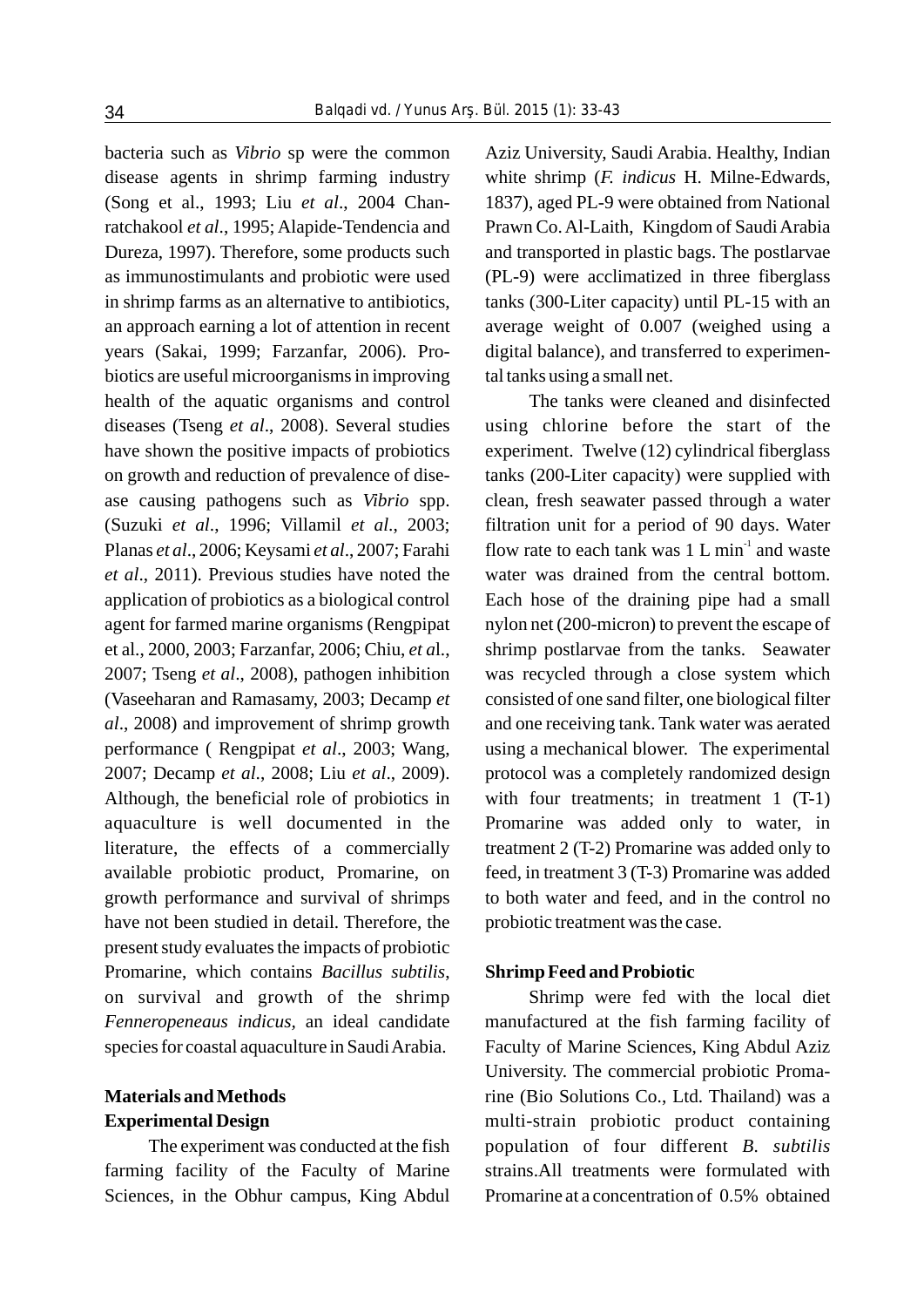probiotic per kg of diet, added to 50 ml distilled protein intake (DPI) were calculated. water giving a final concentration  $5.01 \times 10^{11}$  Physico-chemical characters of the water

each tank by counting the number of remaining Robinson (1958). shrimps and comparing it with the initial stock. At the end of the experiment, final body weight, **Proximate chemical analysis of diet** final biomass, feed conversion ratio (FCR), Diet samples were analyzed for moisture efficiency ratio (FER), protein efficiency ratio using Lowry et al. (1955) method as this

by dissolving in distilled water at 0.1 g ml<sup>-1</sup> (5g (PER), daily feed intake (DFI) and daily

CFU of *Bacillus subtilis* per g of diet). were measured every day between 11:00 am Promarine and fish oil were added in diet after and 1:00 pm. Water temperature and dissolved cooking. The ingredients and chemical oxygen content were checked using a DO meter composition of the diet used in the experiment (JENWAY 9015). Salinity was measured by a were as described by National Prawn CO. AL-<br>portable refractometer and pH was measured Laith, Kingdom of Saudi Arabia (Table 1). The by a pH meter. Ammonia and nitrite were ingredients were mixed, extruded, sun-dried determined every week between 11:00 am and and kept at - 20 °C. Sampling was done once in 1:30 pm using a UV mini spectrophotometer. every 15 days with 20 % of the population Ammonia was measured by the method of sampled (five shrimp per tank randomly Koroleff (1969) whereas nitrite concentration selected and weighed). was determined using the Griess reaction as Final survival rates were calculated for applied to seawater by Bendschneider and

average daily growth rate (ADGR) g/day, and ash according to the methods AOAC specific growth rate  $(SGR)$  % / day, feed (1990). Crude protein in the diet was estimated

**Table 1**. Ingredients of feed (%) used for Indian white shrimp (*F. indicus*) culture.

| <b>Ingredients</b>                            | Percentage |
|-----------------------------------------------|------------|
| Fish meal                                     | 27         |
| Soya bean                                     | 27         |
| <b>Barley</b>                                 | 22.6       |
| Corn                                          | 10.2       |
| Sea weed                                      | 1.5        |
| Wheat gluten                                  | 6.2        |
| <b>UF Binder</b>                              | 2.8        |
| Yeast                                         | 2.7        |
| <b>Minerals and vitamins</b>                  |            |
| Monocalcium phosphate: $7 \text{ mg Kg}^{-1}$ |            |
| Mineral premix : 2.5 mg $\text{Kg}^{-1}$      |            |
| Vitamin premix : $5 \text{ mg Kg}^{-1}$       |            |
| Vitamin C: 2 mg Kg                            |            |
| Methionine: $0.4 \text{ mg Kg}^{-1}$          |            |
| Anti-mould: $1.5 \text{ mg Kg}^{-1}$          |            |
| Antioxidant: 1 mg Kg                          |            |
| Fish oil: $30 \text{ mg Kg}^{-1}$             |            |
| Lecithin: $40 \text{ mg Kg}^{-1}$             |            |
| Yeast : 5 mg $\text{Kg}^1$                    |            |
| UF Binder: $8 \text{ mg Kg}^{-1}$             |            |
| Seaweed: 5 mg Kg                              |            |
| Wheat gluten: 30 mg $Kg-1$                    |            |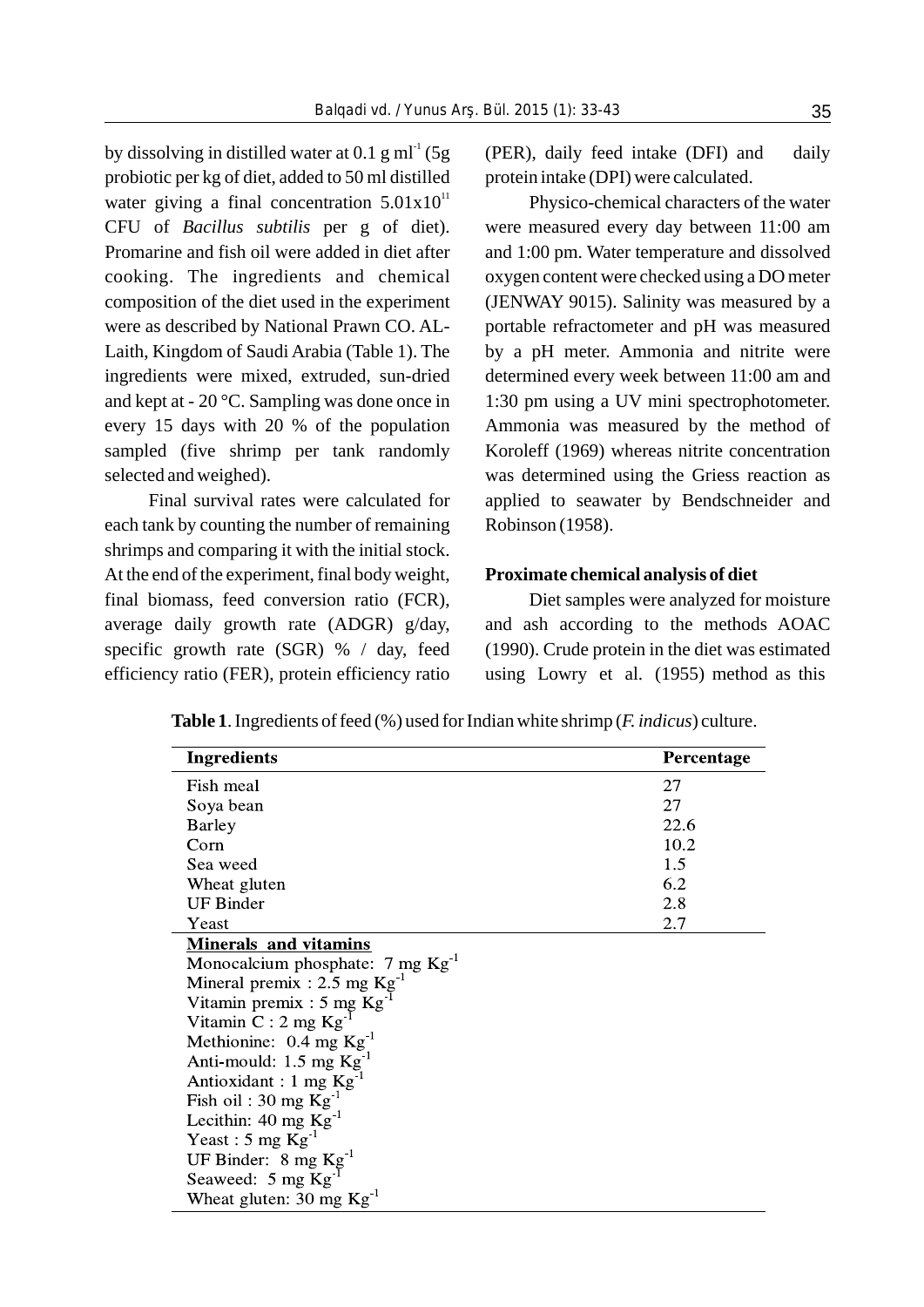method was more sensitive than AOAC. The **Growth Performances and Survival**  lipid content of the diet was estimated by Folch Growth of *F. indicus* postlarvae in all et al*.*(1955) method**.** treatments (T-1, T-2, T-3 and control) during the

### **Statistical analysis** Figure 1.

SPSS version 13) was used to find differences and survival of post larvae of *F. indicus*(Fig 2). in terms of various parameters among the *F. indicus* with initial weight of 0.007 g, treatments. All data were compared using  $0.0083g$  and  $0.0075g$  g grew to a size of 5.66 g, Duncan's multiple range tests. A significance 5.727 g and 4.206 g after 90 days in T-1, T-2 and level of (P<0.05) was used. T-3 respectively but in the control they did from

rations were higher in the control compared (T-1 and T-2) and control group (Table 3). with T-1, T-2 and T-3.

90 days period of this study is described in

One-way analysis of variance (ANOVA; Promarine was found to enhance growth

0.0083 g to 3.573g (Table 3). There were **Results** significant differences in specific growth rates **Water quality** among the treatments which were calculated as The mean values of the different water 7.3 % d<sup>-1</sup>, 7.42 % d<sup>-1</sup>, 7.18 % d<sup>-1</sup> and 6.89 % d<sup>-1</sup> parameters observed in the culture tanks are for T-1, T-2, T-3 and control respectively. There shown in Table 2. No significant differences (P were significant differences ( $P < 0.05$ ) in final  $< 0.05$ ) were observed in probiotic treatments weight, average weight gain and daily growth compared with control. Ammonia concent- rates between Promarine supplemented groups

| <b>Table 2.</b> Physico-chemical parameters of the water in the experimental tanks during the 90-day |                                                                         |  |  |  |
|------------------------------------------------------------------------------------------------------|-------------------------------------------------------------------------|--|--|--|
|                                                                                                      | culture period. Mean and standard errors for three replicates are shown |  |  |  |

| <b>Parameters</b>                 | Control            | <b>Added to water</b><br>only $(T-1)$ | <b>Treatments</b><br><b>Added to feed</b><br>only $(T-2)$ | Added to water<br>and feed $(T-2)$ |
|-----------------------------------|--------------------|---------------------------------------|-----------------------------------------------------------|------------------------------------|
| <b>Ammonia</b> (mg $L^{-1}$ )     | $0.0894 \pm 0.017$ | $0.0823 + 0.012$                      | $0.0892 \pm 0.013$                                        | $0.0865 \pm 0.017$                 |
| <b>Nitrite</b> (mg $L^{-1}$ )     | $0.1411 \pm 0.02$  | $0.1269 \pm 0.022$                    | $0.1415 \pm 0.021$                                        | $0.1378 + 0.022$                   |
| <b>Temperature</b> $(^{\circ}C)$  | $29.58 \pm 0.117$  | $29.63 \pm 0.116$                     | $29.61 \pm 0.113$                                         | $29.59 \pm 0.122$                  |
| Dissolved oxygen<br>$(mq L^{-1})$ | $4.96 \pm 0.052$   | $5.01 \pm 0.056$                      | $5.05 \pm 0.055$                                          | $5.12 \pm 0.055$                   |
| pH                                | $8.229 \pm 0.012$  | $8.2278 + 0.015$                      | $8.265 + 0.013$                                           | $8.1898 \pm 0.011$                 |
| <b>Salinity</b>                   | $41.27 + 0.116$    | $41.47 + 0.118$                       | $41.43 \pm 0.116$                                         | $41.78 \pm 0.118$                  |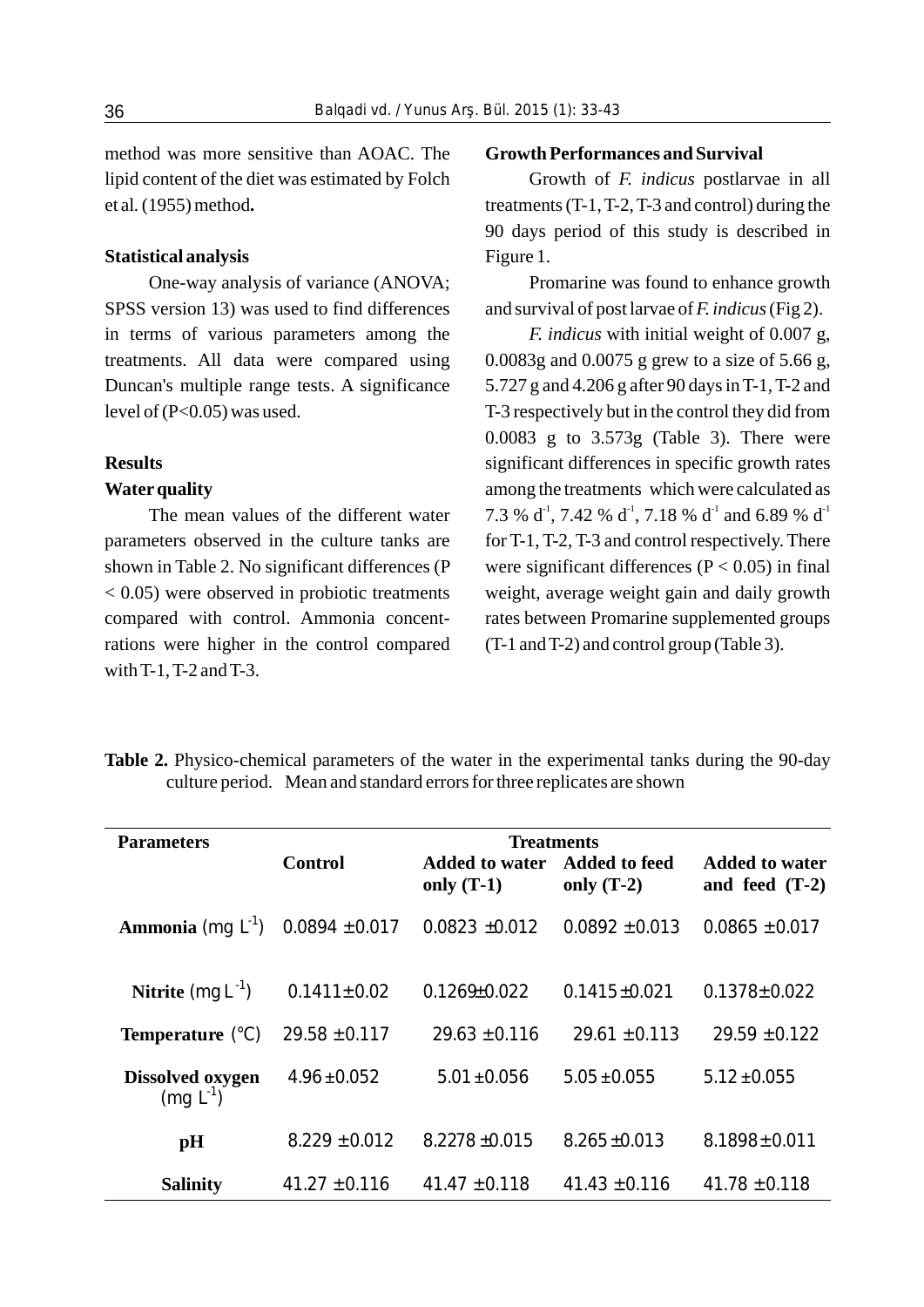

**Figure 1.** Growth of performance of *Fenneropenaeus indicus* differently treated with promarine, which contains *B. subtilis*. T-1= promarine added to water only, T-2= the promarine added to feed only, T-3= promarine added to both water and feed, control = without the probiotic treatment.



- **Figure 2**. Survival rate (%) of *F. indicus* reared with Promarine added to water (T-1), feed (T-2) and both water and feed (T-3). Values are presented as mean  $\pm$  SE, n = 3. Means with the same superscript did not show significant variation.
- **Table 3**. Effect of Promarine treatments (T-1, T-2 and T-3) on growth performance of postlarvae of *F. indicus*for a period of 12 weeks.

| <b>Experimental</b>                          | <b>Treatments</b>                   |                                         |                                              |                               |
|----------------------------------------------|-------------------------------------|-----------------------------------------|----------------------------------------------|-------------------------------|
| parameter                                    | <b>Added to</b><br>water<br>$(T-1)$ | added to feed<br>$(T-2)$                | <b>Added to feed</b><br>And water<br>$(T-3)$ | <b>Control</b>                |
| <b>Average</b><br>Initial weight $(q)$       | $0.007 + 0.00005$                   |                                         | $0.0083 + 0.0002 0.00075 + 0.0001$           | 0.008<br>±0.0003              |
| Average<br>final weight $(q)$                | $5.66 \pm 0.196$                    | $5.727 \pm 0.109$                       | $4.207 + 0.198$                              | 3.573<br>$+0.226$             |
| <b>Average</b><br>Weight gain $(q)$          | $5.65 \pm 0.439$                    | $5.72 \pm 0.243$                        | $4.200 \pm 0.439$                            | 3.565<br>$\pm 0.226^b$        |
| <b>Final production</b><br>$(q \, m^{2})$    | $177.48 \pm 15.29$                  | $249.24 \pm 24.32$ 135.56 $\pm 18.38$ ° |                                              | $109.05 \pm$<br>$22.05^c$     |
| Daily growth rate<br>(q d)                   | $0.064 \pm 0.0050$                  | $0.0649 \pm 0.003$ 0.0477 $\pm$ 0.005   |                                              | 0.0406<br>±0.003 <sup>b</sup> |
| Specific growth<br><b>rate</b> $(\% d^{-1})$ | $7.30 \pm 0.078$                    | $7.42 \pm 0.060^a$                      | 7.18 $\pm$ 0.130 <sup>b</sup>                | 6.90<br>$+$<br>$0.137^{b}$    |

Mean  $\pm$  SE, n=15 for all means. Means followed by the same letter (s) are not significantly different ( $P > 0.05$ ).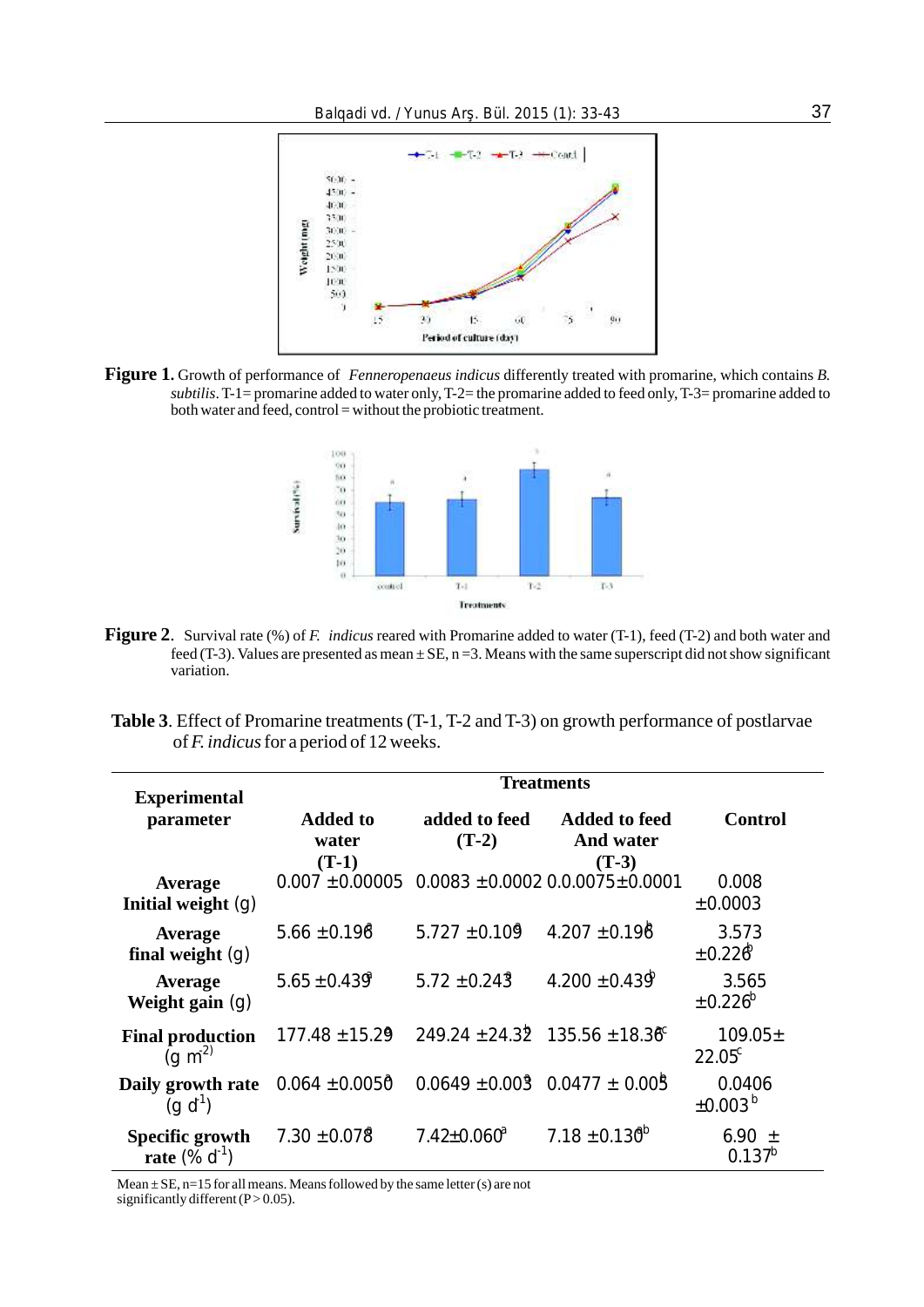8.327% respectively ( (Figure 2). The survival control (Fig. 3 and 4). rate of T-2 group was statistically different from No significant differences were detected

1, 0.673 g, 0.25 g in T-2, 0.65 g, 0.24 g in T-3, T-2 and control (Figures 5, 6 and 7). and  $0.7 g$ ,  $0.26 g$  in control (Figures 3 and 4).

At the end experiment the survival rates There were significant differences in the T-1, T-2, T-3, and control groups were  $(P<0.05)$  in daily feed intake and daily protein  $62.67\% \pm 1.33$ ,  $86.67\pm5.33$ ,  $64 \pm 2.31$ , and  $60\pm$  between T-1 and T-3 compared with T-2 and

other groups (P< 0.05; Figure 2). in protein efficiency ratio (PER), feed efficiency ratio (FER) and feed conversion **Nutritional parameters** ratio (FCR) of the postlarvae shrimp between The daily feed intake and daily protein control and T-1 and T-3 whereas significant intake were determined as 0.64 g, 0.236 g in T- differences (P<0.05) were observed between



**Figure 3.** Daily protein intake (g d<sup>-1</sup>) of *F. indicus* reared with Promarine added to water (T-1), feed (T-2) and both water and feed (T-3). Values are presented as mean  $\pm$  SE, n = 3. Means with the same superscript did not show significant variation.



**Figure 4.** Daily feed intake (g d<sup>-1</sup>) of *F. indicus* reared with Promarine added to water (T-1), feed (T-2) and both water and feed (T-3). Values are presented as mean  $\pm$  SE, n = 3. Means with the same superscript did not show significant variation.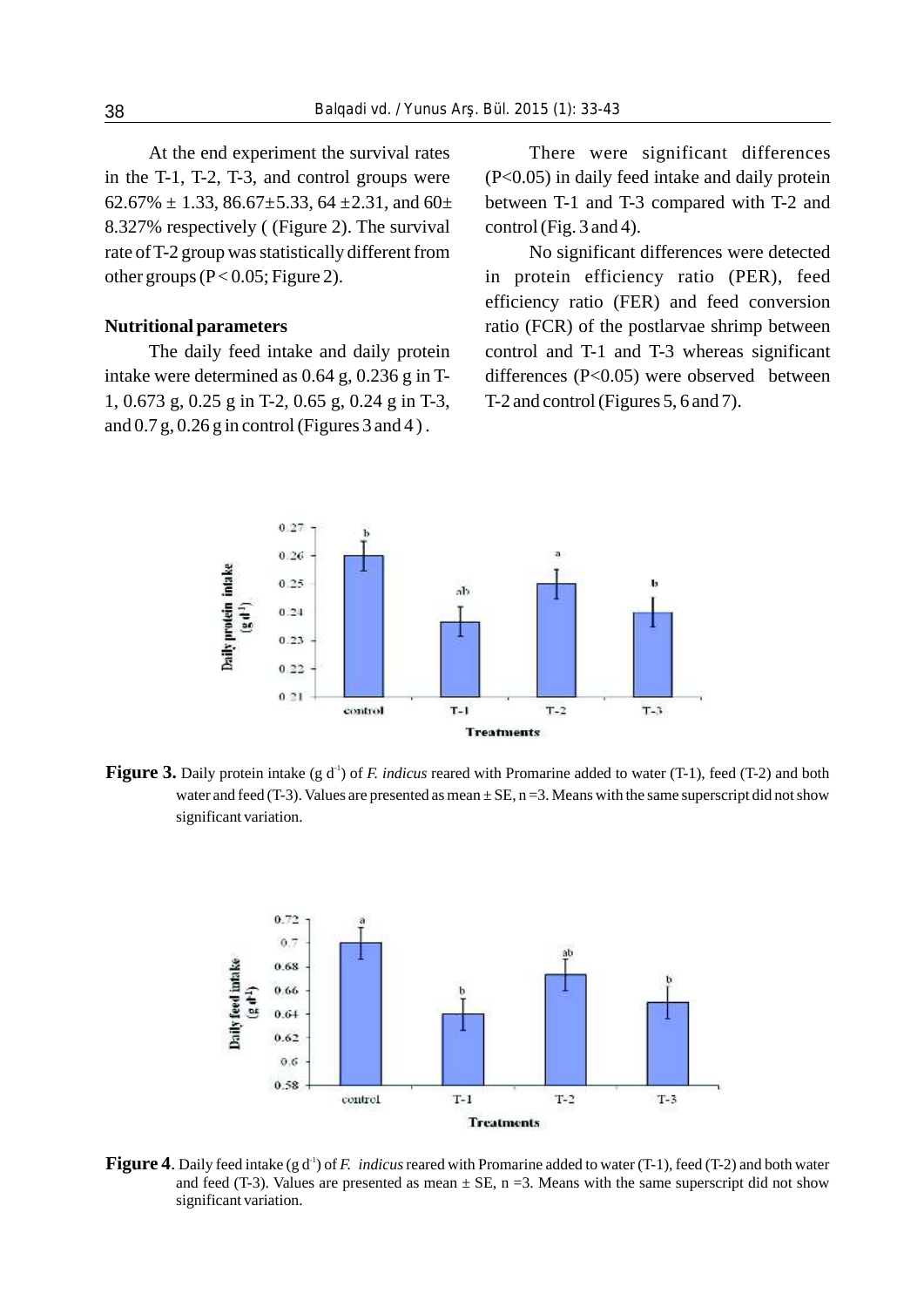

**Figure 5**. Protein efficiency ratio of *F. indicus* reared with Promarine added to water only (T-1), feed only (T-2) and both water and feed (T-3). Values are presented as mean  $\pm$  SE, n = 3. Means with the same superscript did not show significant variation.



**Figure 6**. Feed efficiency ratio of *F. indicus*reared with Promarine added to water (T-1), feed (T-2) and both water and feed (T-3). Values are presented as mean  $\pm$  SE, n = 3. Means with the same superscript did not show significant variation.



**Figure 7**. Feed conversion ratio (FCR) of *F. indicus* reared with Promarine added to water (T-1), feed (T-2)and both water and feed (T-3). Values are presented as mean  $\pm$  SE, n = 3. Means with the same superscript did not show significant variation.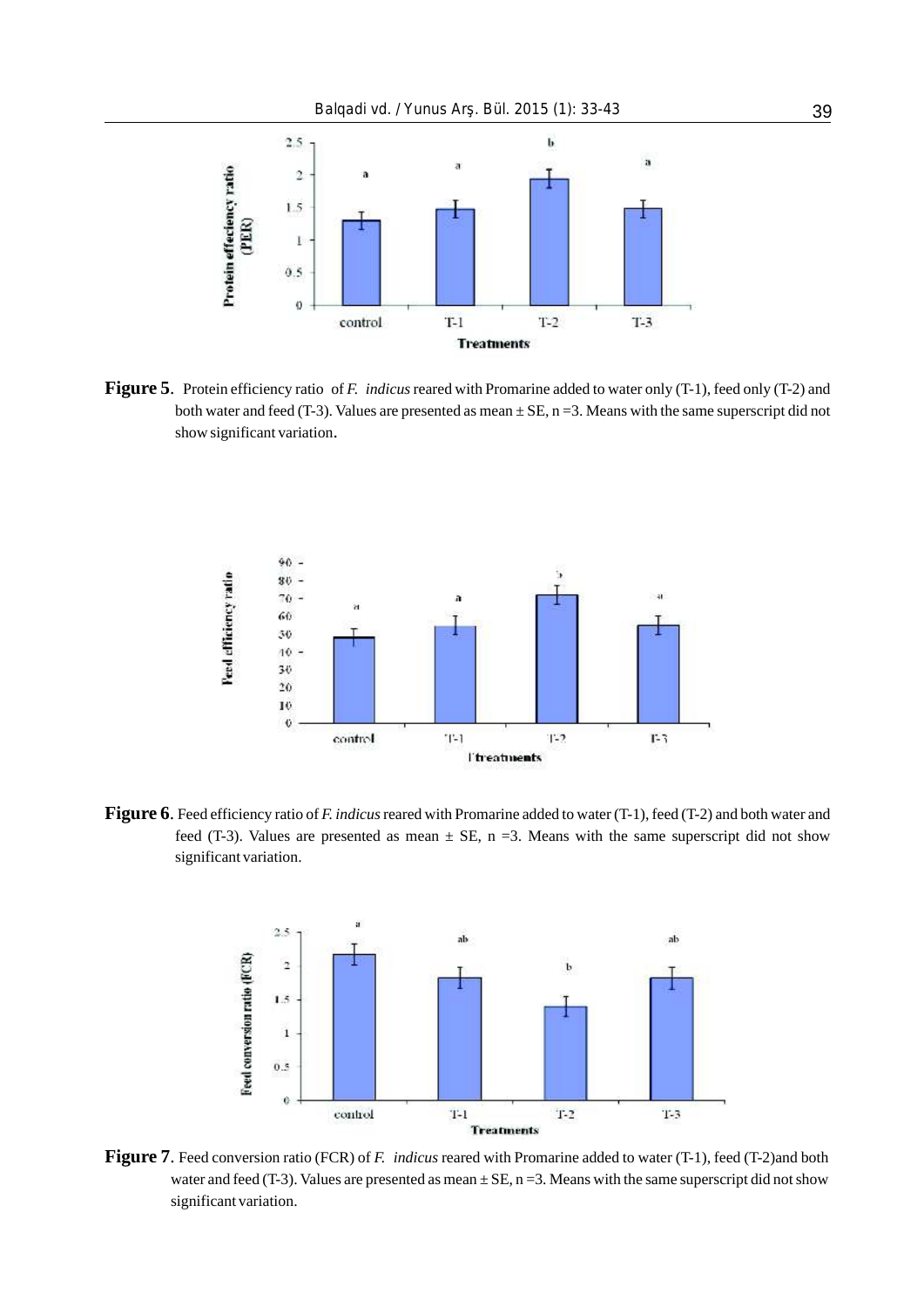affecting the shrimp production is the build up *alginolyticus*, *V. parahaemolyticus*, and *V.*  and toxicity of NH<sub>3</sub> with the intensification of *harveyi*. Therefore the increased survival rate culture. Wang *et al*. (2005) investigated the observed in the present study may be due to the effect of commercial probiotics on water effect of Promarine on digestive tract by quality in *P. vannamei* ponds and showed that increasing the proportion of *Bacillus* strains in probiotics could significantly reduce the the gut flora which in turn may lead to an concentrations of nitrogen and phosphorus in inhibition of pathogenic strains such as *Vibrio*  pond water compared with the control. In the *harveyi, Vibrio anguillarum, and Vibrio dam*present study, use of a commercial probiotic, *sela* (Rengpipat *et al*., 2000; Chiu *et al*., 2007; Promarine, in shrimp postlarvae showed no Tseng *et al*., 2008). However, this speculation significant difference  $(P>0.05)$  in water quality needs a further confirmation. parameters of the treatment tanks compared with control (Table 2). Also as seen in Table 2, all the physicochemical parameters were well within the optimum levels recommended for shrimp culture (Chen *et al*., 1989; Chien, 1992; Boyd and Tucker, 1998). Thus, the results could indicate that good water quality and farming conditions were maintained in this study.

The results showed significant differences ( $P < 0.05$ ) in survival between T-2 compared with T-1, T-3 (comparable to each other) and control. Overall, the findings indicated the enhancement of survival of shrimp particularly in dietary probiotic administered group at 0.5%. These observations are in agreement with many other studies on shrimp (McIntosh *et al*., 2000; Sheriff *et al*., 2001; Ziaei-Nejad *et al*., 2006) and fishes (Suzer *et al*., 2008).

Also results of this study were in accordance with the one conducted by Piyatiratitivorakul *et al*. (2002), who observed a positive effect of *Bacillus*sp*.*survival in shrimp larvae**.** Dietary probiotic effect of *B. subtilis* 5 -1 (10 CFU g ) on shrimp *Litopenaeus vannamei* was previously recorded by Balcazar *et al.*(2007) in a 28-day experiment. Balcazar *et al*. (2007) found that the treatment with *B. subtilis* UTM 126 increased survival from 48.25% in the control to 81.75 % possibly due

**Discussion** to the antimicrobial activity of *B. subtilis* One of the most important factors against pathogenic *Vibrio* species, including *V.* 

> The present results also indicated that shrimp productivity was higher in T-2 compared with other treatments due to better growth rate and survival. This may be due to a production of exogenous enzymes by the probiotic bacteria that may make a small contribution to the total enzyme activity in the gut. Also, the presence of the probiotic may in some way stimulate endogenous enzymes produced by the shrimp. These comments were previous noted in a study conducted on Indian white shrimp, *F. indicus* (Ziaei-Nejad *et al*., 2006).

> Thus, the observed increase in growth and nutritional parameters in *F. indicus*, including improved feed conversion ratio (FCR), specific growth rate (SGR), daily growth rate (g  $d^{\text{-}}$ ) and feed efficiency ratio (%) and protein efficiency ratio (PER) may be due to an increase in enzyme activities by the probiotic bacterial strains. We may suggest that due to the expected increase in specific activities of digestive enzymes in probiotic treatments may have led to enhanced digestion and increased absorption of food, which in turn contributed to the improved growth and nutritional parameters. In all probiotic treatments, there was a decrease in daily feed and daily protein intakes whereas daily growth rate, daily weight gain and total production for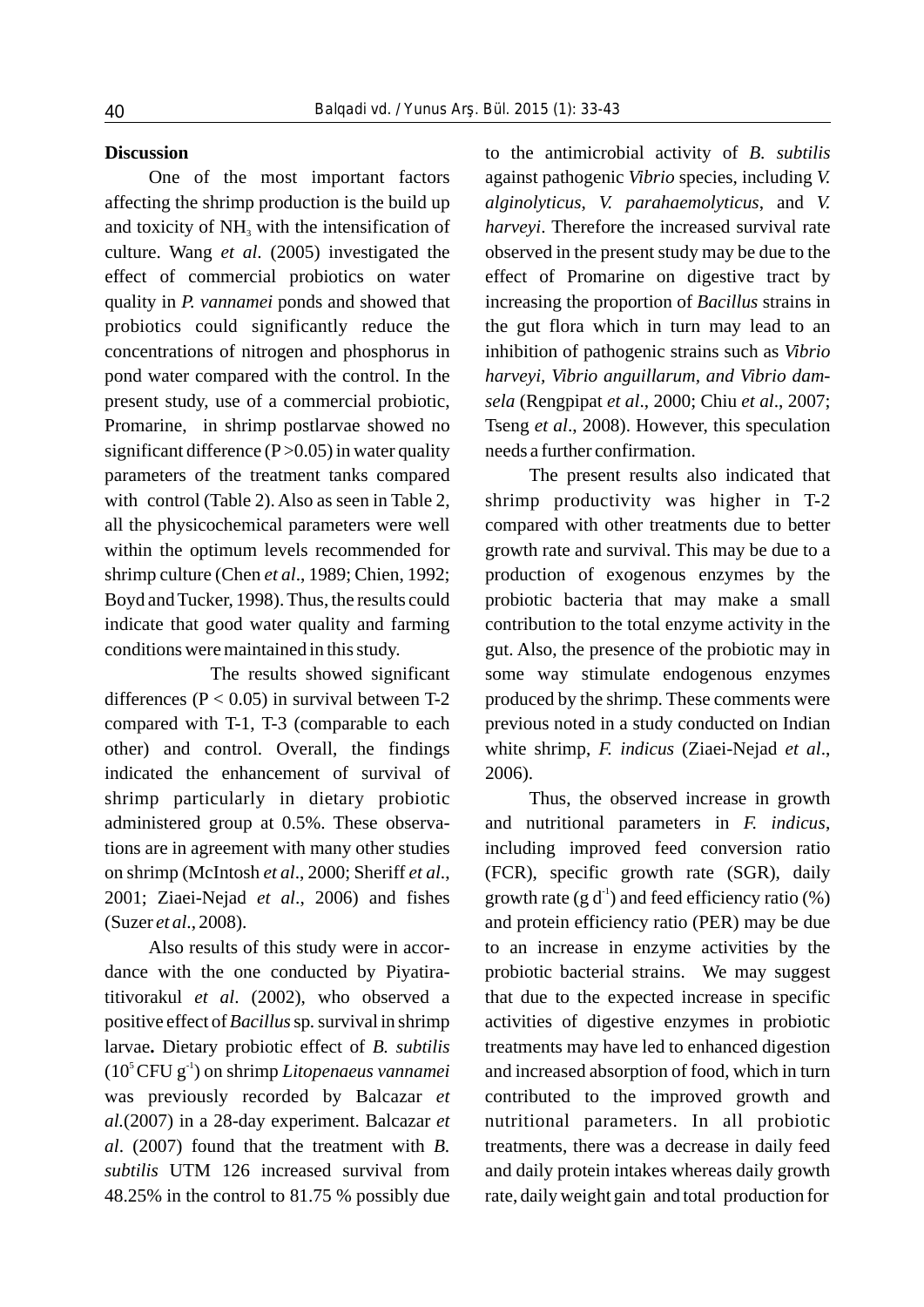postlarvae shrimp were increased when compared to control. Once again, these results may be used as an indicator of activity of digestive enzyme as indicated by other studies (Ueberschar, 1993, 1995: Ziaei-Nejad *et al*., 2006). Also there are many studies which showed a positive effect of probiotic on growth parameters because the Gram positive bacteria, particularly members of the genus *Bacillus*, do secrete a wide range of exoenzymes (Moriarty, 1999).

In conclusion, our findings confirm the beneficial effects of probiotic bacterial strains in shrimp larval culture. Since only survival and nutritional parameters were measured in the present study, the assumption of competitive exclusion by non-pathogenic *Bacillus subtilis* as the main source of beneficial role is based on previous reports. Unfortunately, we Chen, J. C., Chen, K. J. and Laio, J. 1989. Joint action of did not measure the microbial load in water<br>column and gut as well as digestive enzymes<br>chien Y H 1992 Water qua activities. Therefore we suggest further studies management for marine shrimp culture. Techusing probiotics with all stages of *F*. *indicus* nical Bulletin: Marine Shrimp Pond Mana-(larvae-postlarvae) along with measuring bacterial load and digestive enzymes activities. Yet, overall results indicate that use of *B*. Chiu, C. H., Guu, Y. K., Liu, C. H., Pan, T. M. and Cheng, subtilis in shrimp feeds can reduce mortality in W. 2007. Immune responses and gene expression<br>in white shrimp, *Litopenaeus vannamei*, induced *F. indicus* during larval culture and increase growth rate.  $\frac{1}{2}$  nol., 23: 77-364.

The authors acknowledge King Abdu-<br>Res., 39:334-8. laziz city for Science and Technology We also thank National Prawn Company (NPC) against Environmental Stressor (High Tempe-

Alapide-Tendencia, E. V. and Dureza, L. A. 1997. Isolation of *Vibrio spp*. from *Penaeus monodon* **,** 154: 107–114.

- AOAC**.** 1990. Association of Official Analytical Chemists, Official methods of analysis of the Association of Official Analytical Chemists, 15th edition. Association of Official Analytical Chemists, Washington, D.C., USA.
- Balcazar, J. L., Tyrone, R. and David P. C**.** 2007. Effect of the addition of four potential probiotic strains on the survival of pacific white shrimp (*Litopenaeus vannamei*) following immersion challenge with Vibratos parahaemolyticus. Journal of Invertebrate Pathology. 96: 147–150.
- Bendschneider, K. and Robinson, R. J**.** 1958. A new spectrophotometric method for the determination of nitrite in seawater. J. Mar. Res., 18: 87-96.
- Boyd, C. E. and Tucker, C. S**.** 1998. Pond Aquaculture Water Quality Management. Kluwer Academic Publishers, USA.
- Chanratchakool, P., Pearson, M., Limsuwan, C. and Roberts, R. J. 1995. Oxytetracycline sensitivity of Vibrio species isolated from diseased black tiger shrimp, *Penaeus monodon* Fabricius. Journal of Fish Diseases 18: 79– 82.
- ammonia and nitrite on *Artemia* nuaplii,
- Chien, Y. H. 1992. Water quality requirements and gement-A Review. U.S. Wheat Associates, American Soybean Association, Singapore, 30–
- by *Lactobacillus plantar*. Fish Shellfish Immu-
- Decamp, O., Moriarty, D. J. W. and Lavens, P. 2008. **Acknowledgements**<br> **Acknowledgements**<br> **Acknowledgements**<br> **Probiotics for shrimp larviculture: review of field<br>
data from Asia and Latin America. Aquaculture**
- Farahi, A., Kasiri, M., Sudagar. and Alamshahi, F. 2011. (**KACST**) for financially supporting this study. The Effects on Growth, Survival and Tolerance AL-Laith, Kingdom of Saudi Arabia, for rature) of Different Concentrations Probiotic providing the shrimp larvae and feed ingre-<br>  $Bacillus$  sp., Fed to Angelfish (*Pterophyllum* providing the shrimp larvae and feed ingre*scalare* Schultze, 1823) Larvae*,* Journal of dients.<br>
Animal and Veterinary Advances, 10: (17) 2305-2311.
- **Reference**<br>Alapide-Tendencia F V and Dureza I A 1997 Department, Food and aquaculture. FAO, Rome, Italy.
	- Fabricius with red leg disease syndrome. Farzanfar, A. 2006. The use of probiotics in shrimp aquaculture. FEMS Immunol Med Microbiol.,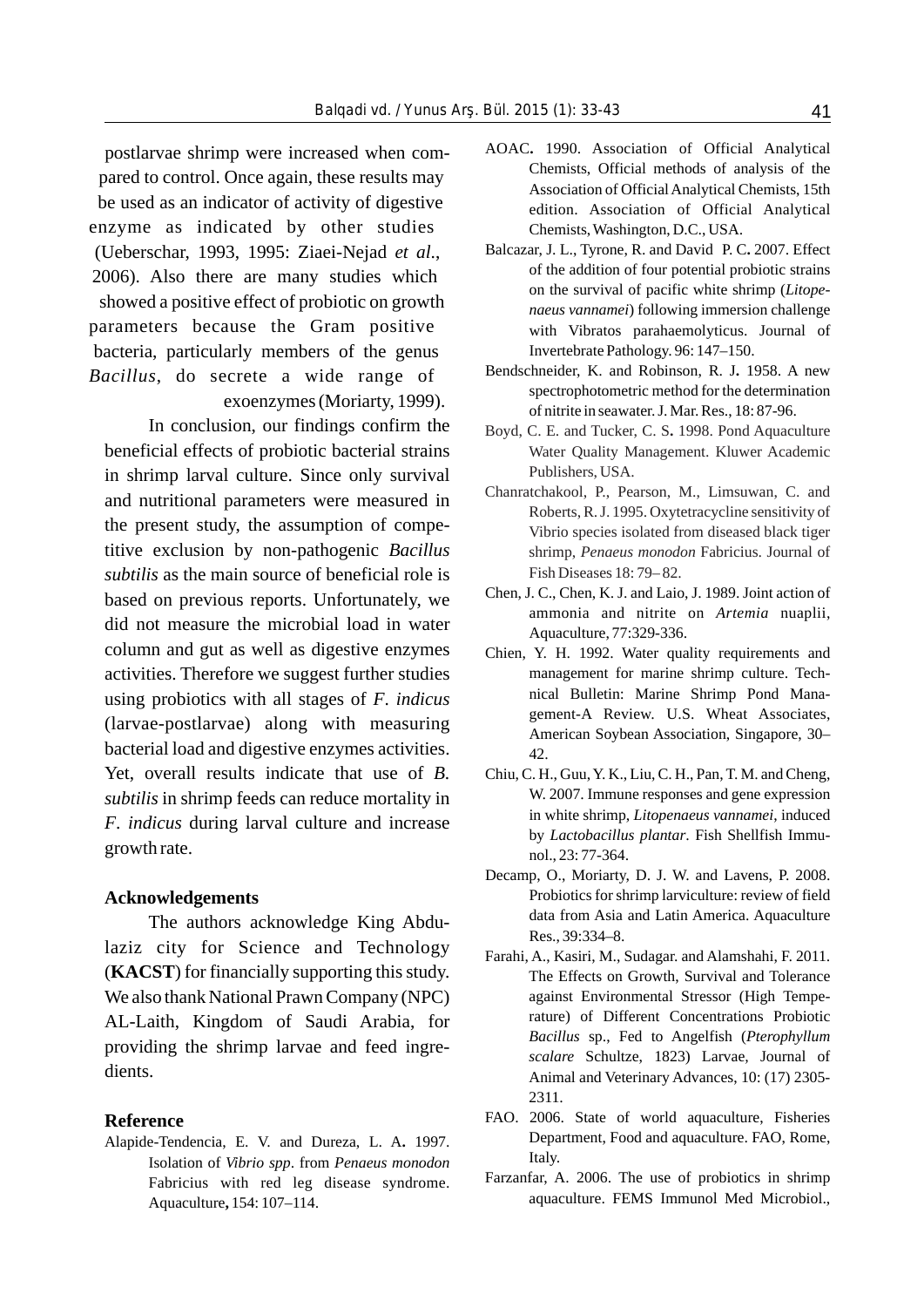- FFC**.** 2008. Fish farming Center, Annual Report. Fish pond-reared black tiger shrimp *Penaeus mono*farming Center, ministry of Agriculture, *don* fed a *Bacillus* probiotic. Diseases of Aquatic Kingdom of Saudi Arabia. Organisms, 55:169-173.
- Folch, J., Lees, M. and Stanley, C. H. S. 1955. Asimple Piyatiratitivorakul, S., Rengpipat, S., Jiravanichpaisal, P.
- Alimon, A. R. 2007. Effect of *Bacillus subtilis* on 2003) Nutr., 13:131-136. 63–92.
- Koroleff, F. 1969. Direct determination of ammonia in natural waters as indophenols blue. ICES, C.M., 1969/C: 9 Hydr. Comm.
- Liu, C. H., Cheng, W., Hsu, J. P. and Chen, J. C. 2004. *Vibrio alginolyticus* infection in the white shrimp (*Litopenaeus vannamei*) confirmed by poly- Song, Y. L., Cheng, W. and Wang C. H. 1993. Isolation
- Liu, C. H., Chiu, C. S., Lin, P. L. and Wang, S. W. 2009. 61: 24–31.
- 
- McIntosh, D., Samocha, T. M., Jones, E. R., Lawrence, Tseng. D. Y., Ho. P. L., Huang. S. Y., Cheng, S. C., Shiu. an outdoor tank system and no water exchange.
- 
- Planas, M., Perez-Lorenzo, M. Hjelm, M. Gram, L. Villamil, L., Figueras, A. Planas, M. and Novoa, B. 2003. against *Vibrio* (*Listonella*) *anguillarum* infec- culture, 219:43–56.
- in black tiger shrimp (Penaeus monodon) by a Microbiol., 36:83–87.
- titivorakul, S. and Menasveta, P. 2003. Enhanced 64-259. growth and resistance to *Vibrio* challenge in

- method for the isolation and purification of total and Menasveta, P. 2002. Effect of Ecomarine on lipids from animal tissues. Journal of Biological ammonia reduction and growth in Penaeus Chemistry, 226: 497-509. monodon final report, from: http// www. Keysami, M. A., Saad, C. R., Sijam, K., Deed, H. M. and biohero.com / index. php, html. (access date,
	- growth development and survival of postlarvae Sakai, M. 1999. Current research status of fish immu-*Macrobrachium rosenbergii* (de Man). Aquac nostimulants in aquaculture. Aquaculture, 172:
		- Shariff, M., Yusoff, F. M., Devaraja, T. N. and Srinivasa Rao, S. P. 2001. The effectiveness of a commercial microbial product in poorly prepared tiger shrimp, *Penaeus monodon* (Fabricius), ponds. Aquac. Res., 32: 181–187.
	- merase chain reaction and 16S rDNAsequencing. and characterization of *Vibrio damsela* infectious Dis Aquat Organ., 61:169–74. for cultured shrimp in Taiwan. J Invert Pathol.,
- Improvement in the growth performance of white Suzuki, K., Sasaki, J., Uramoto, M., Nakase, T. and shrimp, *Litopenaeus vannamei*, by a protease Komagata, K. 1996. Agromyces mediolanus sp. producing probiotic, *Bacillus subtilis* E20 from nov., nom. rev., comb. nov., a species for ''Corynenatto. J Appl Microbiol., 107: 41-1031. bacterium mediolanum'' Mamoli 1939 and for Lowry, O. H., Rosenberg, N. J., Farr, A. L. and Randall, some anilineassimilating bacteria which contain R. J. 1955. Estimation of proteins. J.Biol.chem*.*, 2,4-diaminobutyric acid in the cell wall 193: 265-268. peptidoglycan. Int. J. Syst. Bacteriol*.*, 46: 88–93.
	- A. L., McKee, D. A., Horowitz, S. and Horowitz, Y. L., Chiu, C. S. and Liu. C. H. 2008. A. 2000. The effect of a commercial bacterial Enhancement of immunity and disease resistance supplement on the high-density culturing of in the white shrimp,*Litopenaeus vannamei*, by the *Litopenaeus vannamei* with a low-protein diet in probiotic, *Bacillus subtilis* E20. Fish and Shellfish Immunology, 26: 339-344.
- Aquac. Eng., 21: 215– 227. Suzer, C., Coban, D., Kamaci, O.H., Saka, S., Firat, K., Moriarty D. J. W. 1999. Disease control in shrimp Otgucuoglu, O. and Kucuksari, H. 2008. aquaculture with probiotic bacteria, Proceedings Lactobacillus spp. bacteria as probiotics in of the 8th international symposium on microbial gilthead sea bream (*Sparus aurata*, L.) larvae: ecology. Halifax, Canada: Atlantic Canada Effects on growth performance and digestive Society for Microbial Ecology, 2:37–43. enzyme activities. Aquaculture, 280: 140-145.
	- Fiksdal, I. U. Bergh O. and Pintado, J. 2006. Control of *Vibrio alginolyticus*in Artemia culture Probiotic effect in vivo of *Roseobacter* strain 27-4 by treatment with bacterial probiotics. Aqua-
- tions in turbot (*Scophthalmus maximus* L.) larvae. Vaseeharan, B and Ramasamy, P. 2003. Control of Aquaculture, 255:323-333. pathogenic *Vibrio spp*. by *Bacillus subtilis* BT23, Rengpipat, S., Rukpratanporn, S., Piyatiratitivorakul, S. a possible probiotic treatment for black tiger and Menasaveta, P. 2000. Immunity enhancement shrimp *Penaeus monodon.* Lett .Appl.
- probiont bacterium (*Bacillus* S11). Aquaculture, Wang, Y. B. 2007. Effect of probiotics on growth 191: 271–88. performance and digestive enzyme activity of the Rengpipat, S., A. Tunyanun, A. Fast, W. Piyatira- shrimp *Penaeus vannamei*. Aquaculture, 269: